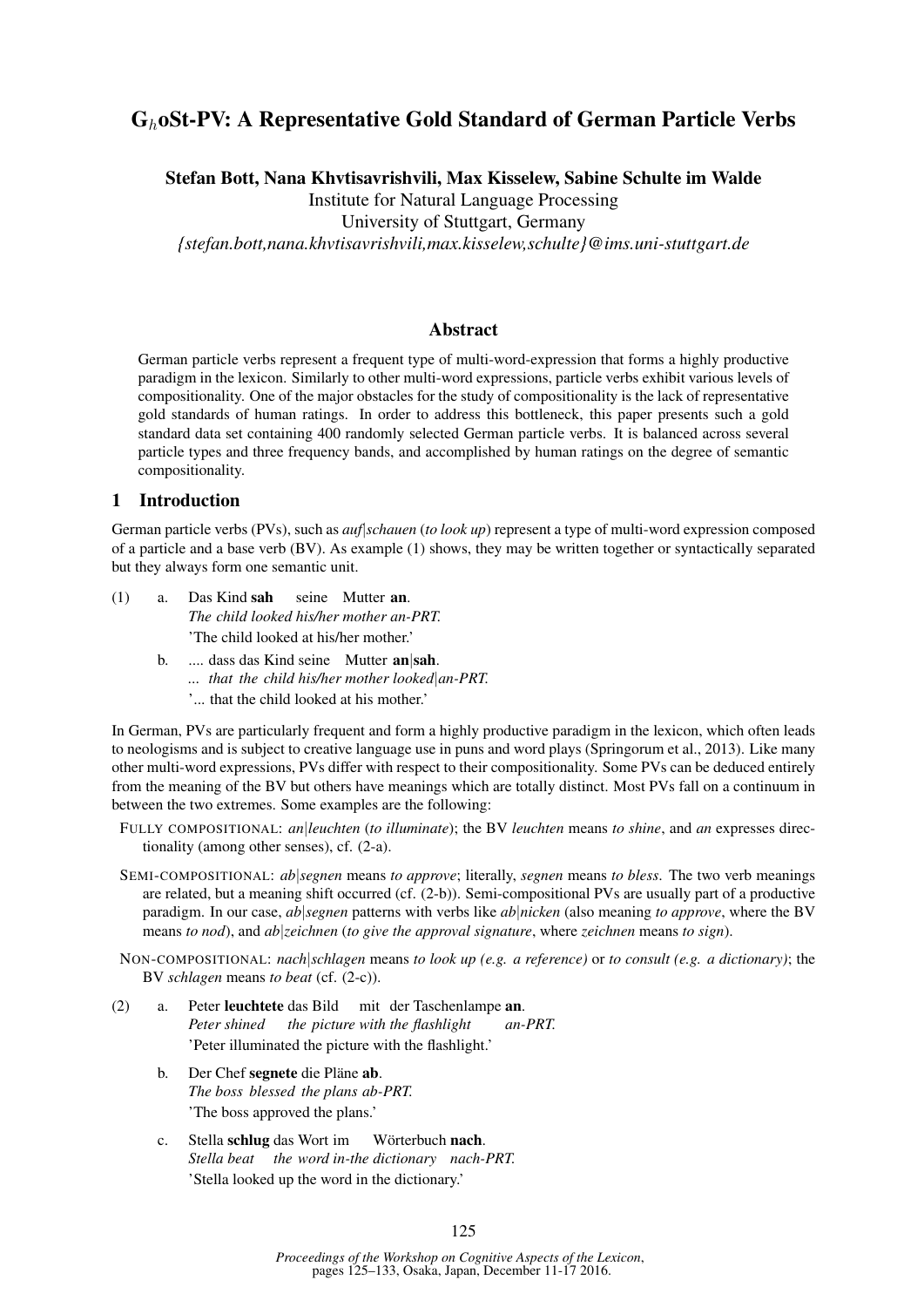The compositionality of PVs has received some attention in Computational Linguistics. For example, the assessment of compositionality grades has been studied for English (Baldwin et al., 2003; McCarthy et al., 2003; Bannard et al., 2003; Bannard, 2005; Reddy et al., 2011; Salehi and Cook, 2013; Salehi et al., 2014) and German (Hartmann et al., 2008; Kühner and Schulte im Walde, 2010; Bott and Schulte im Walde, 2014), mostly with the use of methods from distributional semantics. A central requirement for such studies is the availability of gold standards of human ratings which can serve as the basis for evaluation.

Only few gold standards of this kind are available (cf. section 2), and they tend to require a high amount of human work to create. While humans have relatively clear intuitions on the grade of compositionality of PVs, the ambiguity of PVs often represents a problem both for the elicitation of ratings and automatic assessment. Most of the studies that are dedicated to PV compositionality have created their own gold standards, but both the workload and the issue of comparability among studies make larger, public ally available data sets highly desirable. In addition, the availability of standard resources is a prerequisite for inter-study comparability. In this paper we present such a resource containing 400 German PVs. The gold standard was designed as a target selection which is balanced over different types of particles and various ranges of corpus frequency. A subset of the gold standard has already been used in Bott and Schulte im Walde (2015) for the assessment of PV-compositionality. The data set has been created in a larger project which also produced  $G_h$ ost-NN (Schulte im Walde et al., 2016), a gold standard for German noun-noun Compounds with a similar design and a similar rating collection process. The resource is available to the research community under a Creative Commons License.<sup>1</sup>

In the remainder of this paper, section 2 discusses the availability of similar existing resources. In section 3 we describe the criteria which were important for the design of the new resource. In sections 4 and 5 we describe the creation and the properties of the gold standard.

## 2 Previously Existing Data

The only comparable previously existing data set which contains human ratings on German PVs can be found in Hartmann (2008). This data set is balanced over 8 frequency bands and rated by 3 expert raters, but it only contains 99 PVs, corresponding to 11 particles. The collection of this data set considered polysemy by asking raters to indicate ambiguities and, if they noticed any, to disambiguate them in their own words. The ambiguity was not a criterion for the selection of the PVs in that data set, and the compositionality ratings did not distinguish between different word senses. This inability to distinguish between word senses for annotation is a problem with no obvious solution, as we will argue in section 4.4 below. We found that this resource, even if highly valuable, was too small for many purposes, especially because statistic significance depends highly on the size of the sample.

Also for English particle verbs, a limited number of data sets do exist. Bannard et al. (2003) present a corpusbased approach to the semantics of particle verb constructions in English. To this end they collected a gold standard containing 40 randomly selected phrasal verbs which were rated by 26 annotators. This gold standard contains ratings on compositionality for each particle verb construction with respect to both the BV and the particle. Ratings were given regarding only three levels: *yes*, *no* and *don't know*. For our new gold standard we wanted to avoid a simple binary classification, cf. the discussion in the previous section (2).

Somewhat related to our topic is the data set created by Cook and Stevenson (2006) for the evaluation of the prediction of particle senses. This gold standard consists of a list of of 389 English particle verb constructions with *up* balanced over three different frequency bands. Each of the PVs was annotated by two annotators for four different particle senses. The focus of their research was, however, not the study of compositionality, but the classification of particle meanings, and specified for one particle type.

## 3 Considerations for the Creation of the Gold Standard

For the creation of the gold standard we defined a series of properties which we wanted to find reflected in the data set, based on theoretical considerations and previous experiences.

- *Scalar judgments on compositionality:* As we already argued, the degree of compositionality falls on a continuum from fully compositional and non-compositional. For this reason we wanted scalar compositionality judgments.
- *Random selection:* In order to avoid bias we wanted to obtain a random sample from all existing PVs, but we also wanted different PV properties reflected in our selection, such as frequency and ambiguity levels.
- *Balanced over frequency bands:* From earlier studies (Bott and Schulte im Walde, 2014) we know that both very frequent and very sparse PVs tend to present special problems in comparison to mid-frequency PVs: high-frequency items tend to be strongly lexicalized and ambiguous, while low-frequency items are often

<sup>1</sup>http://www.ims.uni-stuttgart.de/data/ghost-pv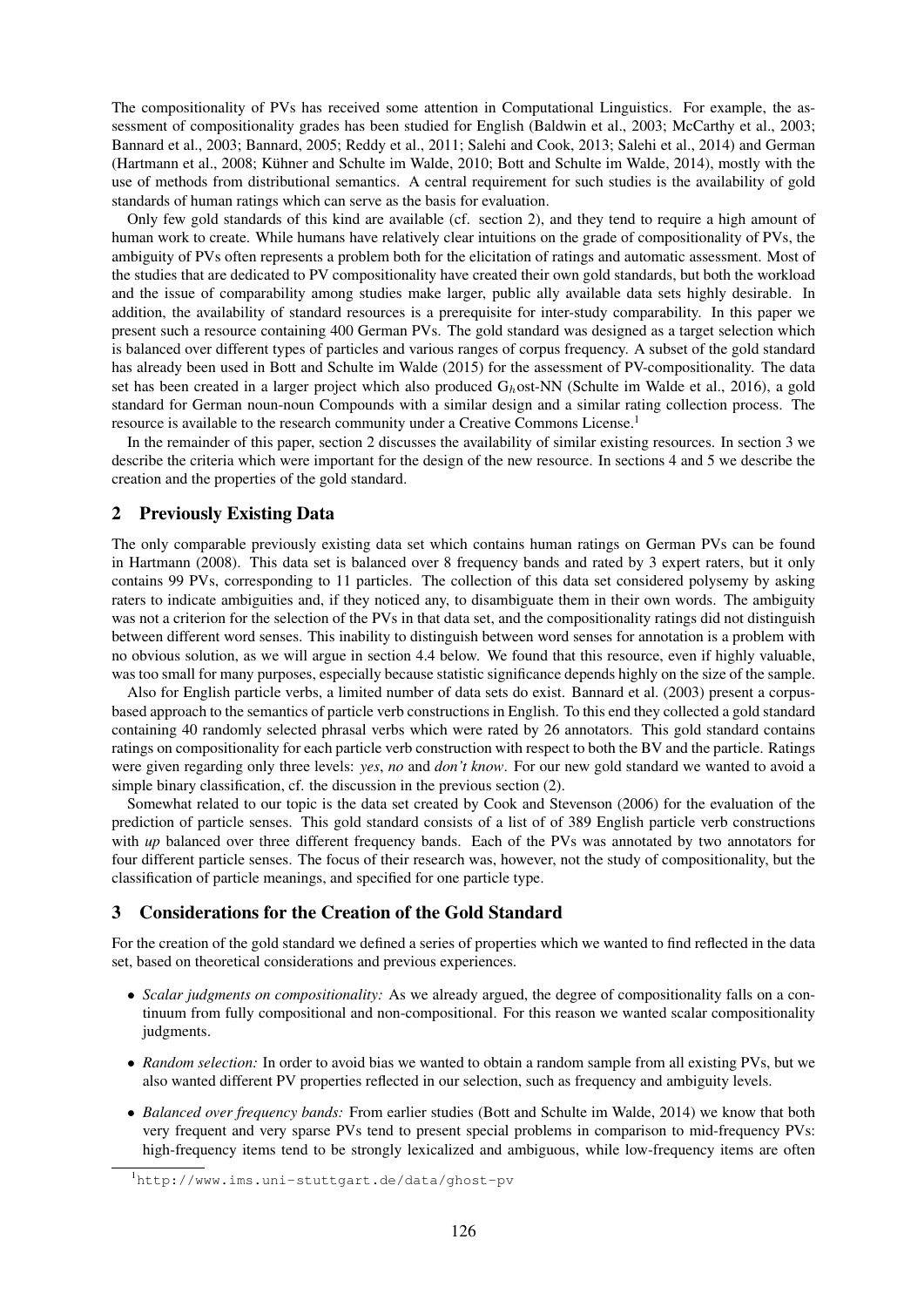subject to problems that can be attributed to data sparseness. So we were faced with an inherent conflict between a strict balancedness of the GS –which would require us to represent PVs from the extreme ends of the frequency spectrum proportionally– and the goal to select PVs with prototypical behavior –which is contradicted by the fact that we know a priori that extremely frequent and extremely infrequent PVs tend to behave idiosyncratically.

- *Different ambiguity levels:* Polysemy is a factor which influences both human ratings and automatic computational assessment. We thus wanted semantic ambiguity levels to represent a feature in the data set. Ideally, we wanted compositionality ratings which correspond to different word senses. In section 4.4 below we discuss the complications this point brings about.
- *Selection of particles:* We were interested in de-prepositional particles which are semantically ambiguous and abstract (Lechler and Roßdeutscher, 2009; Haselbach, 2011; Kliche, 2011; Springorum, 2011). We chose to sample PVs corresponding to 11 verb particles, which were already used in (Hartmann et al., 2008): *an*, *auf*, *aus*, *nach*, *ab*, *zu*, *ein*, *über*, *unter*, *um*, *durch*. These particles are all de-prepositional, and their semantics are all highly ambiguous and show a high proportion of abstract readings.

# 4 Creation of the Gold Standard

The creation of the gold standard involved a number of steps: We collected a list of all PVs across particle types, as found in a large corpus. From this list a random selection was created automatically, which was balanced over three different frequency ranges. This initial list was manually filtered and finally this data set was annotated by human raters for PV compositionality. In the following, we describe these steps in some detail.

 $G_h$ ost-PV was designed with similar goals and similar desired properties in mind as  $G_h$ ost-NN (Schulte im Walde et al., 2016), a gold standard of German noun-noun compounds which was compiled within the same research project and in a very similar crowdsourcing process. Both PVs and noun-noun compounds are multiword-expressions, but their different nature required also some different design-decisions which makes the two gold standards comparable, but not not entirely parallel.

## 4.1 Compilation of a Complete List of Existing PVs

We wanted to select PVs out of a list of all PVs that could be attested in German corpora. This required the compilation of a full corpus-extracted list of PVs. We only targeted PVs which are built with one of the particles we mentioned in section 3. An automatic detection of adequate candidate lemmas is not entirely trivial for three reasons.

- 1. If the lemma of a PV starts with the string that coincides with one of the particles, this can produce false positive PVs because also non-PVs start with the same string. For example, the simplex verb *zupfen* (*to pluck/pick*) happens to start with the character sequence that is idiomorphic to the particle *zu*.
- 2. Lemmatizers and parsers tend to produce errors in the detection and treatment of PVs, especially in the case of syntactically separate occurrences. This is problematic since prepositions may be wrongly interpreted as syntactically separated particles.
- 3. Some particles have counterparts which act as verb prefixes, so prefix verbs may be confounded with PVs. Some complex verbs are even ambiguous between a prefix verb and a particle verb, e.g. the verb *umfahren* in (3), which can be a PV which means *to drive over* or a prefix verb with the meaning of *to drive around*. Prefix verbs resemble particle verbs, but behave syntactically very different because they are never separated from the BV, as exemplified in example (3-b).
	- (3) a. Er fuhr den Baum um. *He drove the tree um-PRT.* 'He knocked over the tree (with a car).'
		- b. Er umfuhr den Baum. *He over-drove the tree.* 'He drove around the tree.'

In order to exclude prefix verbs, we looked for combinations of verbs and particles which occurred both syntactically separated and written together as one word, relying on a dependency-parsed version of the *SdeWaC* corpus (Bohnet, 2010; Faaß and Eckart, 2013).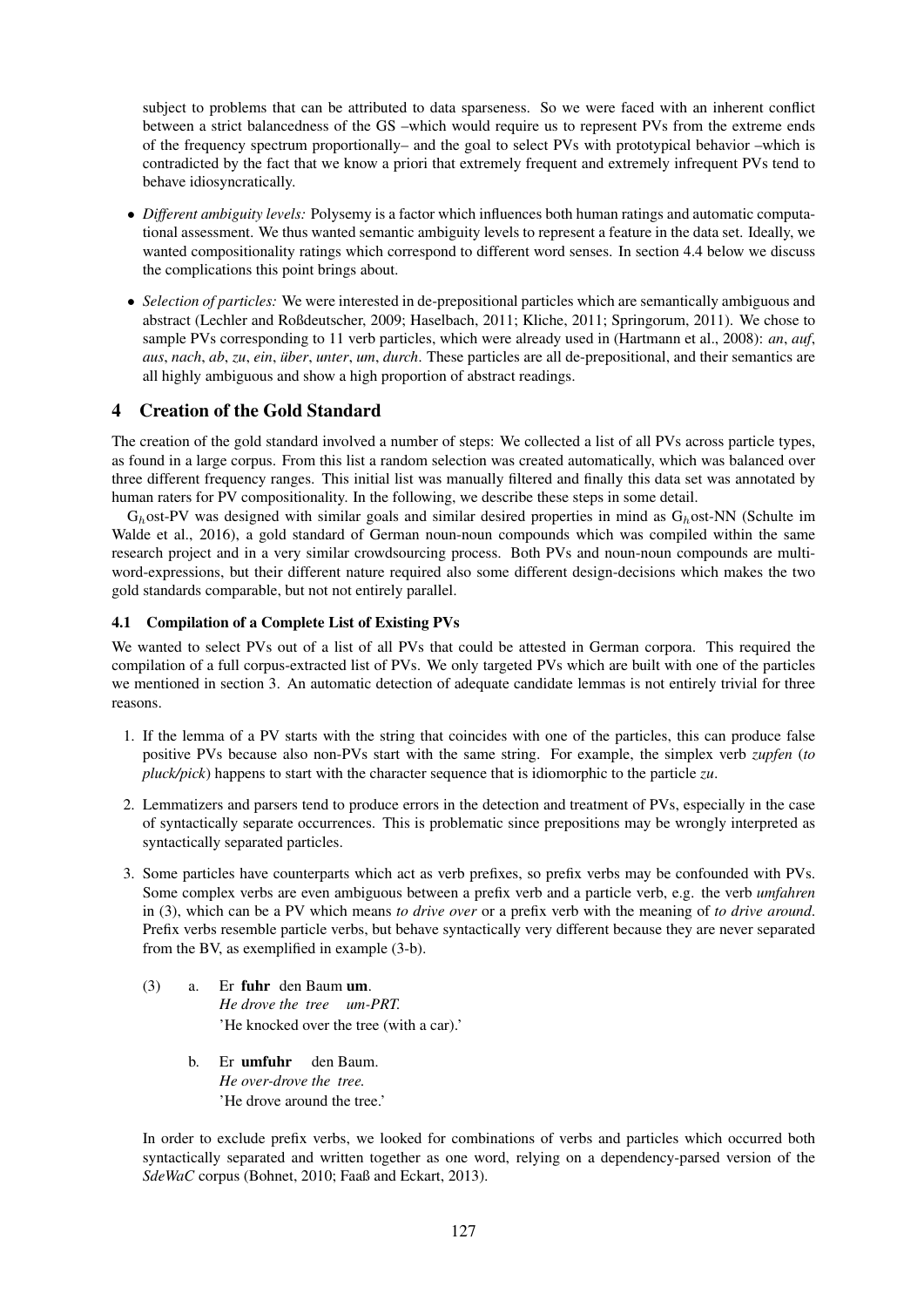#### 4.2 Selection of the Particle Verbs

Since our goal was to create a random but balanced selection of PVs, we automatically selected 938 PVs from the list obtained in the previous step. We aimed for a selection of 990 PVs (11 particles, 3 frequency bands and 30 PVs per combination), but for one particle (*unter*) the corpus only contained 38 PVs. We sampled from three different frequency ranges: Frequency tertiles were used to determine the three frequency bands: L(ow), M(id) and H(igh). Since the frequencies of PVs are not independent from the particles they correspond to, the tertiles were computed for each particle separately.

The frequencies were obtained as the harmonic mean of frequencies obtained from four different corpora: *SdeWaC* (Faaß and Eckart, 2013), *DECOW12* (Schäfer and Bildhauer, 2012), *HGC* (Fitschen, 2004) and the German *Wikipedia* (dump dewiki-20110410). The calculation of word frequency over different corpora was done to balance out known and suspected deficits in the balancedness of each corpus.

#### 4.3 Cleaning of the Gold Standard

Since the original list of PVs was created randomly, the gold standard of 938 PVs still contained a certain amount of noisy entries. To remedy this problem we created a reduced gold standard which eliminated problematic entries. The most noticeable problem was the fact that some of the listed verbs were either ambiguous between homophone versions as a prefix verb and a particle verb (cf. example (3)) or only existed as prefix verbs. This means that we had to eliminate such verbs which were not detected by the filters described in section 4.1.

A second problem was that the automatically harvested PVs often contained wrong entries which were produced by parsing or lemmatization errors. We eliminated all verbs for which no consensus among the authors could be obtained on the basis of their graphic form whether they are existing PVs or not. In the same process also PVs were deleted which could be attested, but only for a very specific and limited domain, such as the verb *ab*|teufen (*to sink*), which could be attested for highly technical domains, but was not known by all authors.

Finally we considered all highly frequent and highly infrequent PVs as not desirable for practical experiments, as we found out in earlier experiments (Bott and Schulte im Walde, 2014). For this reason we excluded the 20 PVs with the highest and lowest frequency for each particle type. As a result of the manual filtering, the balance over frequency bands changed, as the number of mid-frequency PVs in the final gold standard is now higher than the number of low-frequency and high-frequency PVs. The distribution across particle types was however kept similar, because we removed the same number of PVs from the gold standard across particle types. We consider the manual cleaning more beneficial than harming since it excludes problematic entries while it retains those which are most prototypical and especially interesting for the task of compositionality assessment. The three parts of Table 1 present the final numbers of PV elements for each particle, frequency band and ambiguity level.

| Particle  | an | auf | aus | nach | ab | zu        | über |     | unter | ein            | um | durch |  |
|-----------|----|-----|-----|------|----|-----------|------|-----|-------|----------------|----|-------|--|
|           | 47 |     | 48  | 45   |    |           | Q    |     |       |                |    | 28    |  |
|           |    |     |     |      |    |           |      |     |       |                |    |       |  |
|           |    |     |     |      |    |           |      |     |       |                |    |       |  |
| Frequency |    | Н   |     | М    |    | Ambiguity |      | A1  | A2    | A <sub>3</sub> |    | AG3   |  |
| Level     |    | 88  | 238 | 74   |    | Level     |      | 141 | 143   | 56             |    | 60    |  |

Table 1: Number of items per particle, frequency band and ambiguity band (A1 refers to one PV sense (i.e., monosemy); ambiguity of  $>3$  is coded as AG3) after the manual selection process.

#### 4.4 Collection of Compositionality Ratings

We collected compositionality ratings via Amazon Mechanical Turk (AMT)<sup>2</sup>, allowing only for German native speakers as raters. Raters were asked to evaluate in how far the meaning of the PV is related to the meaning of its base verb. Each item was rated by 7 to 31 raters, with an average of 16.14 raters per item. Rating was done on a scale from 1 to 6, with 6 representing the maximum rating for compositionality. Raters with an insufficient level of German were detected by the inclusion of non-existing verbs which had to be detected in the rating process. If participants did not recognize the fake words, all of their ratings were rejected.

One problematic aspect of the collection of ratings on compositionality is the treatment of polysemy. It is evident that different readings of PVs correspond to different ambiguity levels. For example, the PV *zu*|*schlagen* has at least two meanings: *to strike* and *to take advantage of a good offer/bargain*. In addition, it can mean *to slam a door* and *to hit quickly and hard*. The BV *schlagen* means *to hit*. It is evident that the *strike* meaning is closely related

<sup>2</sup>https://www.mturk.com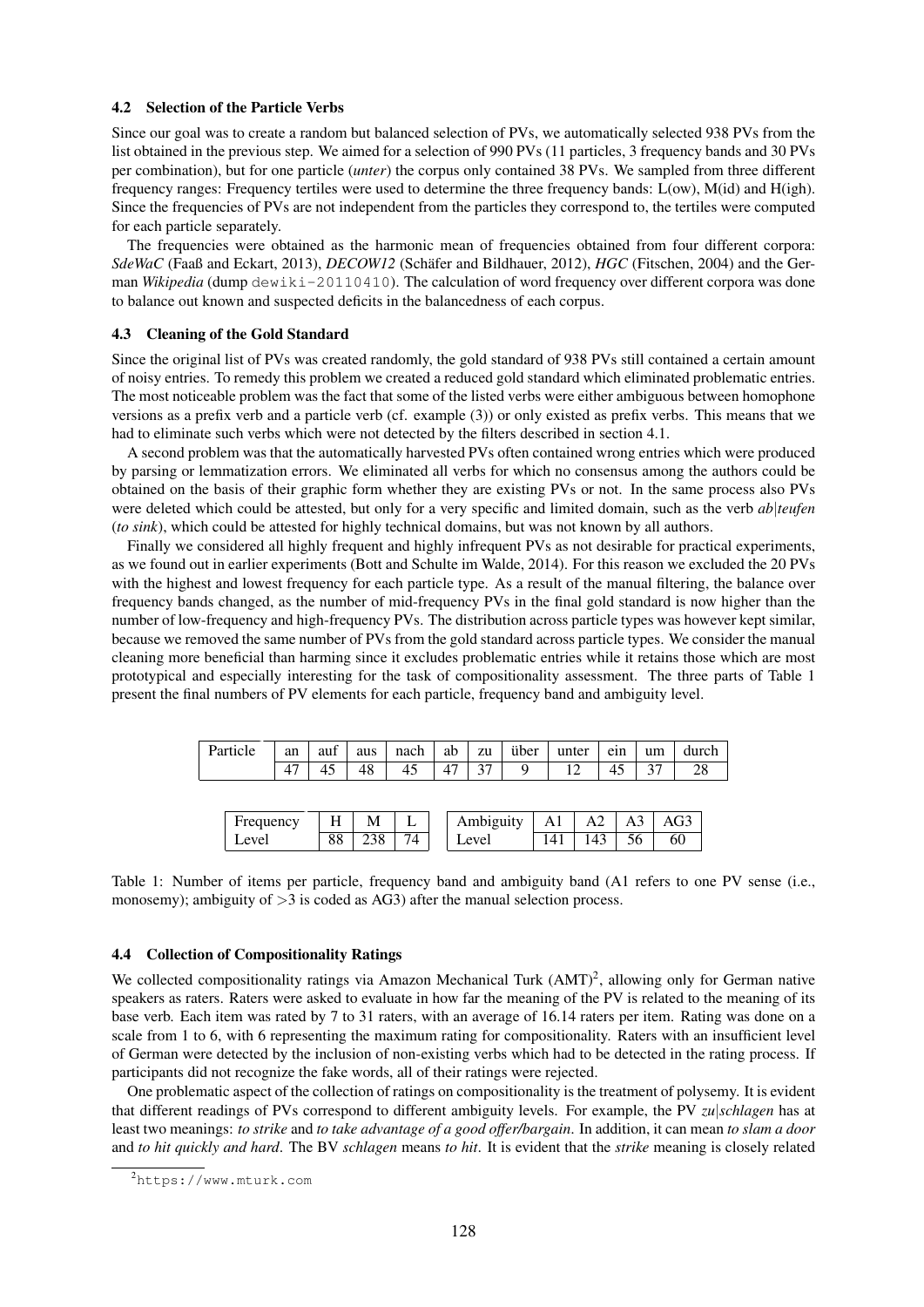to the meaning of the BV, and even more so the meaning of *hit-quickly*, while the meaning of *take advantage* is less compositional. But how many readings are there exactly? Is *striking* and *hitting* one sense or two? Which sense is predominant, and does the predominant sense exist in terms of frequency or in terms of some cognitive aspect? We found that these aspects are extremely hard to assess and even more so in a data collection based on crowd-sourcing. For this reason, we tried not to bias the raters choices by providing them contextual information, or any other information to disambiguate the target PV. We are aware of the fact that this is problematic, but we considered any other alternative even more problematic. Items were thus presented without context, and the rated word sense was assumed to be the predominant word sense as perceived by the raters. Our ongoing and future work explores alternative methods of data collection which addresses this problem, but which is necessarily more costly and more limited in scope.

## 5 Properties of the Gold Standard

The resulting gold standard data set contains 400 PVs accomplished by the following information:

- PV lemma
- Harmonic mean of PV corpus frequencies across four corpora
- The PV frequency band (low, mid, high)
- The PV level of ambiguity (ambiguities of 1, 2, 3 or greater than 3)
- The number of human ratings for the PV
- The mean compositionality rating for each PV
- The standard deviation of ratings among raters, as a measure of agreement
- The proportions of syntactically separated and syntactically non-separated appearances of the PV

The degree of semantic ambiguities is represented as the average grade of semantic ambiguity according to four lexical resources: GermaNet, Duden online, DictCC and Wiktionary. Any resource shows cases of a) spurious sense distinctions and b) under-representation of word senses. We tried to overcome definition problems by combining different lexical resources. In practice it is of course still very difficult to find an optimal representative listing of the number of word senses. Table 2 shows some sample entries of PVs from different frequency and ambiguity bands.

| <b>PV</b>    | <b>PV</b> | freq | ambig.          | no.    | mean   | std  | prop.      | prop. synt. |
|--------------|-----------|------|-----------------|--------|--------|------|------------|-------------|
|              | freq      | band | band            | raters | rating | dev  | synt. sep. | non-sep.    |
| abkratzen    | 39.80     | M    | AG <sub>3</sub> | 14     | 5.29   | 2.52 | 0.16       | 0.84        |
| absegnen     | 23.38     | H    | A1              | 14     | 4.07   | 1.90 | 0.09       | 0.91        |
| anleuchten   | 6.37      | L    | A <sub>1</sub>  | 20     | 5.95   | 1.50 | 0.62       | 0.38        |
| anstiften    | 7.92      | M    | A <sub>2</sub>  | 15     | 1.80   | 0.86 | 0.17       | 0.83        |
| aufhorchen   | 74.58     | H    | A <sub>1</sub>  | 29     | 4.55   | 1.97 | 0.16       | 0.84        |
| aufschneiden | 43.31     | H    | AG3             | 14     | 6.07   | 1.73 | 0.32       | 0.68        |
| ausreizen    | 19.35     | M    | A <sub>2</sub>  | 29     | 3.62   | 2.13 | 0.07       | 0.93        |
| durchrosten  | 9.66      | M    | A <sub>1</sub>  | 14     | 6.29   | 0.73 | 0.31       | 0.69        |
| einstampfen  | 33.34     | H    | A <sub>1</sub>  | 14     | 4.07   | 2.06 | 0.15       | 0.85        |
| nachschicken | 22.81     | H    | A <sub>1</sub>  | 15     | 6.00   | 1.07 | 0.29       | 0.71        |
| nachtragen   | 3.97      | L    | A <sub>2</sub>  | 15     | 4.47   | 2.03 | 0.21       | 0.79        |
| umplanen     | 14.44     | M    | A <sub>2</sub>  | 15     | 4.93   | 1.83 | 0.10       | 0.90        |
| zukneifen    | 8.53      | M    | A <sub>2</sub>  | 14     | 4.71   | 1.77 | 0.33       | 0.67        |
| zulegen      | 4.00      | L    | AG3             | 14     | 3.86   | 2.07 | 0.29       | 0.71        |

Table 2: Sample entries from the gold standard.

The data collection scenario via Amazon Mechanical Turk makes it difficult to calculate inter-annotator agreement. Items were annotated by a varying number of annotators and each annotator annotated a different set of items. In the gold standard we include the standard deviation per item as a measure of agreement for each PV. The average standard deviation per rating target was 1.82 points on a 6-point scale. In Figure 1, the distribution of standard deviation over items can be seen in the form of a histogram. The x-axis shows the standard deviation per PV, where PVs were binned into intervals of 0.2 points of standard deviation. The y-axis shows the count of PVs per bin.

The plot shows that the highest peak is reached at a standard deviation of approximately 2.3 on a 6-point scale. This reflects the difficulty of the annotation task but is also to a certain extent a consequence of the crowd-sourcing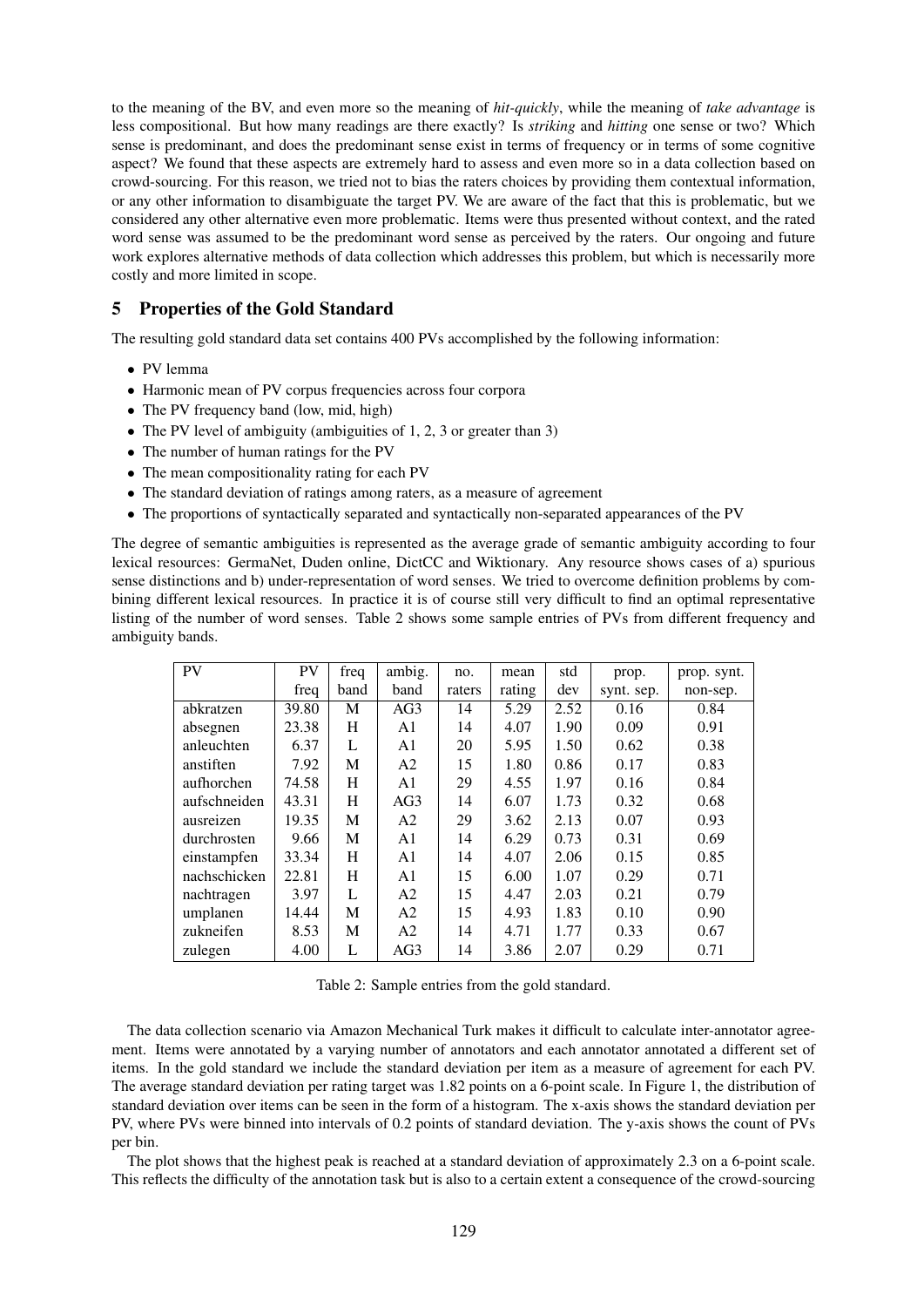approach, which on the one hand allows for a larger collection of data, but on the other hand provides less control on the background of the raters. There is a strong tendency of PVs with a low deviation in rating –the ones that represent the tail to the left in Figure 1– to be monosemous, like *nach*|*reisen* (*to follow s.o. or s.th by traveling*) and *durch*|*rosten* (*to rust through*), and the ones with strongly deviating ratings to be polysemous. A good example for this is the PV *ab*|*kratzen*, which can either mean *to scratch off* or *to die*. Among the latter group we also find PVs which are clearly monosemous, like *nach*|*denken* (*to meditate on s.th.*) or *durch*|*rechnen* (*to thoroughly calculate*). The strong variation in the ratings for such cases is surprising. A final, more expected, tendency that can be observed is that PVs with strong deviation in ratings also tend be the least compositional ones like *unter*|*jubeln* (*to plant s.th. on s.o.*).



Figure 1: Histogram of the distribution and approximate density of standard deviation values for compositionality ratings across PVs. Standard deviation is provided to approximate inter-annotator agreement per item.

Figures 2 and 3 show the distribution of the obtained ratings and log-transformed word frequencies in relation to the different particles. The plots confirm some of the already known facts about the particles in question. For example, the particle *über* is predominantly locative and nearly always occurs in PVs which express some kind of movement or state (*über*|*streifen*, *to pull over*), even if it may be implicit (*über*|*schäumen*, *to foam over*). These PVs are always highly compositional, but not highly frequent. PV with *ab*, *an* and *ein* are much more varied in their semantics. Consequently, the corresponding PVs show a wider distribution in both frequency and compositionality. In general, the variation among particles is expected and thus confirmed by the gold standard.



Figure 2: Mean ratings of particle verbs across particles types.

Figures 4 and 5 show the variation of ratings over frequency bands and ambiguity levels. We can observe little variation, which is good, since we intended the gold standard to be balanced. The ratings are quite evenly distributed over the different frequency bands. The mean value of the ratings is 4.67, which shows that PVs with a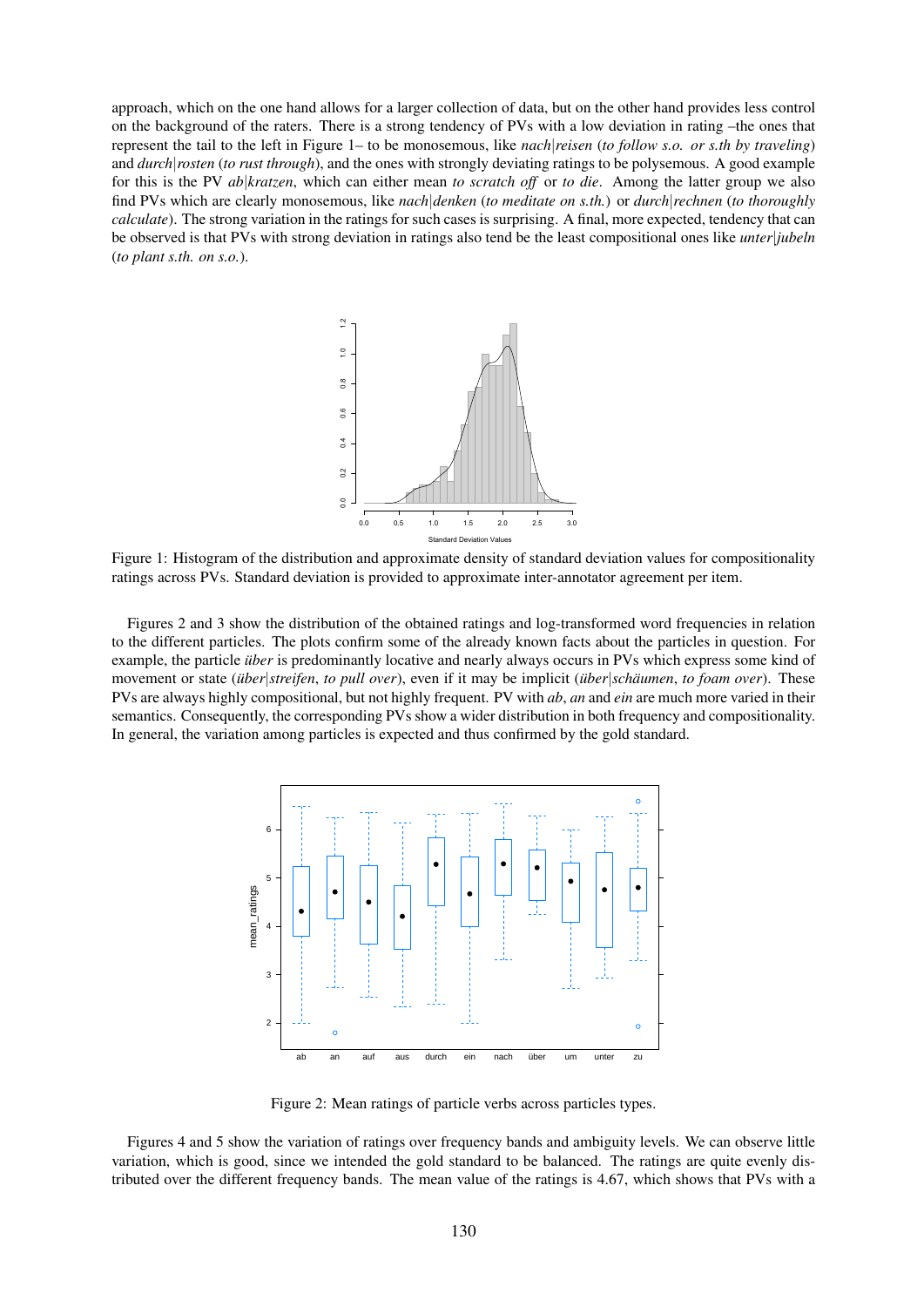

Figure 3: Log frequencies of particle verbs across particle types.





Figure 4: Mean compositionality ratings across frequency bands.

Figure 5: Mean compositionality ratings across ambiguity levels.

higher compositionality are slightly more dominant than those with low compositionality. Since the selection of PVs was done randomly we can assume that this reflects a general tendency of PVs to be compositional. Figure 4 shows the distribution of compositionality ratings for different ambiguity levels. The PVs with the highest polysemy (number of senses greater than 3) show a slight tendency to be rated in the medium range of compositionality. Highly ambiguous PVs tend to have senses with different levels of compositionality. They tend to mix word senses with different compositionality level, which should result in less PVs in the very high and the very low range. We expected this effect to be more pronounced than we could finally observe. We did not find a straightforward explanation for this, except for the already known fact that information on the grade of ambiguity extracted from lexical resources are never fully reliable, which might have caused the observed behavior.

### 6 Conclusion

This paper introduced a new gold standard for the evaluation of predicting German particle verb compositionality. The selection of particle verbs for this data set was carefully designed, especially in compiling a random selection of PVs which are balanced over different frequency bands. We provided some descriptive statistics which show that the data set is balanced in the distribution of PV compositionality across frequency and the grade of polysemy. The gold standard is available for research and education.

One of the problems which we could not resolve in a fully satisfactory way is the fact that the compositionality ratings per particle verb do not distinguish between different word senses. We have argued that this is a problem which is difficult to solve in a crowdsourcing approach for various reasons. Ongoing and future work addresses this specific aspect, but is necessarily limited to smaller amounts of target verbs and a smaller number of ratings.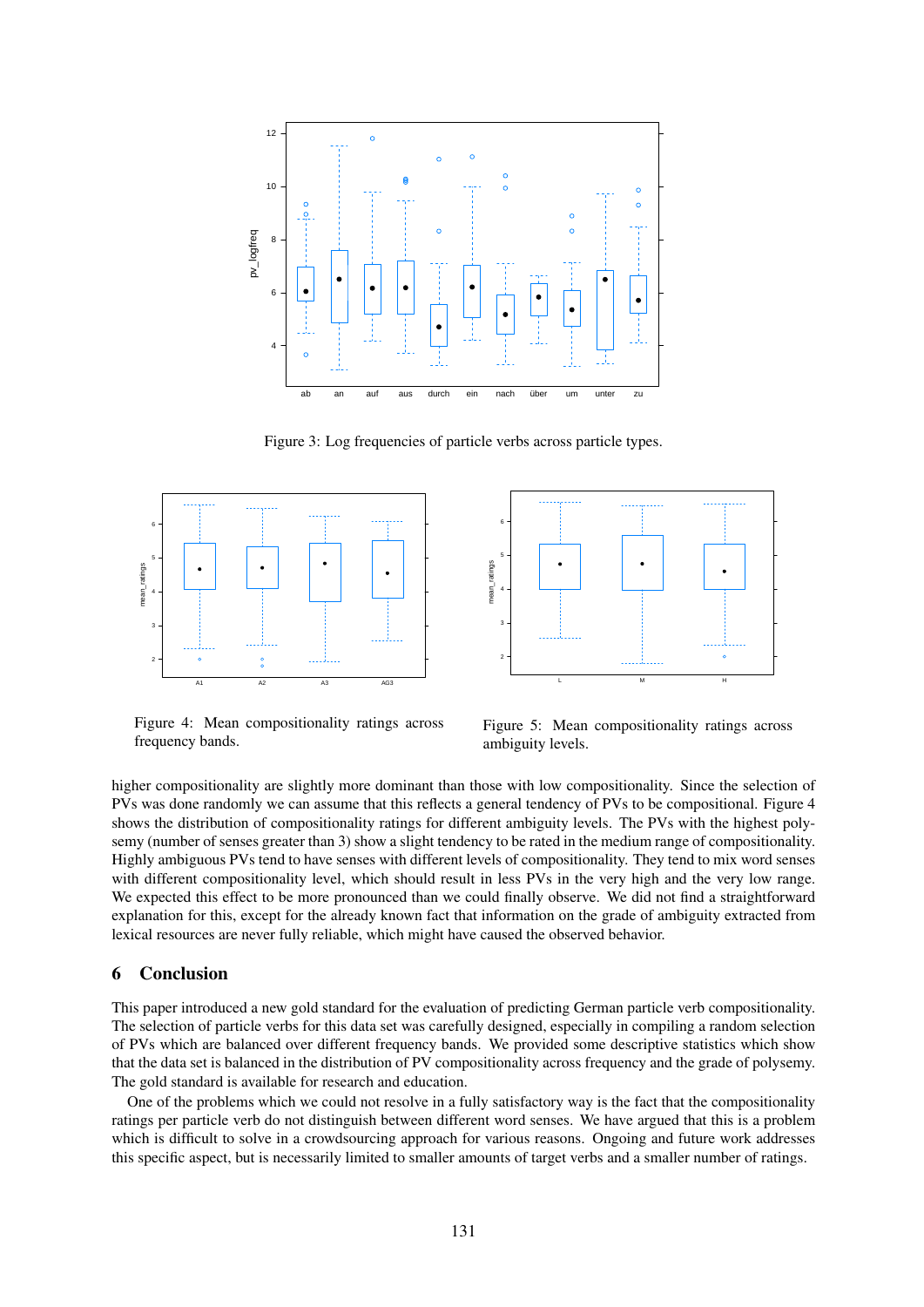### References

- Timothy Baldwin, Colin Bannard, Takaaki Tanaka, and Dominic Widdows. 2003. An Empirical Model of Multiword Expression Decomposability. In *Proceedings of the ACL-2003 Workshop on Multiword Expressions: Analysis, Acquisition and Treatment*, pages 89–96, Sapporo, Japan.
- Colin Bannard, Timothy Baldwin, and Alex Lascarides. 2003. A Statistical Approach to the Semantics of Verb-Particles. In *Proceedings of the ACL Workshop on Multiword Expressions: Analysis, Acquisition and Treatment*, pages 65–72, Sapporo, Japan.
- Collin Bannard. 2005. Learning about the Meaning of Verb–Particle Constructions from Corpora. *Computer Speech and Language*, 19:467–478.
- Bernd Bohnet. 2010. Very High Accuracy and Fast Dependency Parsing is Not a Contradiction. In *Proceedings of the 23rd International Conference on Computational Linguistics*, pages 89–97, Beijing, China.
- Stefan Bott and Sabine Schulte im Walde. 2014. Optimizing a Distributional Semantic Model for the Prediction of German Particle Verb Compositionality. In *Proceedings of the 9th International Conference on Language Resources and Evaluation*, pages 509–516, Reykjavik, Island.
- Stefan Bott and Sabine Schulte im Walde. 2015. Exploiting Fine-grained Syntactic Transfer Features to Predict the Compositionality of German Particle Verbs. In *Proceedings of the 11th International Conference on Computational Semantics*, page 34–39, London, UK.
- Paul Cook and Suzanne Stevenson. 2006. Classifying Particle Semantics in English Verb-Particle Constructions. In *Proceedings of the Workshop on Multiword Expressions: Identifying and Exploiting Underlying Properties*, pages 45–53, Sydney, Australia.
- Gertrud Faaß and Kerstin Eckart. 2013. SdeWaC A Corpus of Parsable Sentences from the Web. In *Proceedings of the International Conference of the German Society for Computational Linguistics and Language Technology*, pages 61–68, Darmstadt, Germany.
- Arne Fitschen. 2004. *Ein computerlinguistisches Lexikon als komplexes System*. Ph.D. thesis, Institut für Maschinelle Sprachverarbeitung, Universität Stuttgart.
- Silvana Hartmann, Sabine Schulte im Walde, and Hans Kamp. 2008. Predicting the Degree of Compositionality of German Particle Verbs based on Empirical Syntactic and Semantic Subcategorisation Transfer Patterns. In *Talk at the Konvens Workshop'Lexical-Semantic and Ontological Resources*.
- Silvana Hartmann. 2008. Einfluss syntaktischer und semantischer Subkategorisierung auf die Kompositionalität von Partikelverben. Studienarbeit. Institut für Maschinelle Sprachverarbeitung, Universität Stuttgart.
- Boris Haselbach. 2011. Deconstructing the Meaning of the German Temporal Verb Particle *'nach'* at the Syntax-Semantics Interface. In *Proceedings of Generative Grammar in Geneva*, pages 71–92, Geneva, Switzerland.
- Fritz Kliche. 2011. Semantic Variants of German Particle Verbs with *"ab"*. *Leuvense Bijdragen*, 97:3–27.
- Natalie Kühner and Sabine Schulte im Walde. 2010. Determining the Degree of Compositionality of German Particle Verbs by Clustering Approaches. In *Proceedings of the 10th Conference on Natural Language Processing*, pages 47–56, Saarbrücken, Germany.
- Andrea Lechler and Antje Roßdeutscher. 2009. German Particle Verbs with *auf*. Reconstructing their Composition in a DRT-based Framework. *Linguistische Berichte*, (220):439–478.
- Diana McCarthy, Bill Keller, and John Carroll. 2003. Detecting a Continuum of Compositionality in Phrasal Verbs. In *Proceedings of the ACL-SIGLEX Workshop on Multiword Expressions: Analysis, Acquisition and Treatment*, pages 73–80, Sapporo, Japan.
- Siva Reddy, Diana McCarthy, and Suresh Manandhar. 2011. An Empirical Study on Compositionality in Compound Nouns. In *Proceedings of the 5th International Joint Conference on Natural Language Processing*, pages 210–218, Chiang Mai, Thailand.
- Bahar Salehi and Paul Cook. 2013. Predicting the Compositionality of Multiword Expressions Using Translations in Multiple Languages. In *Proceedings of the 2nd Joint Conference on Lexical and Computational Semantics*, pages 266–275, Atlanta, GA.
- Bahar Salehi, Paul Cook, and Timothy Baldwin. 2014. Using Distributional Similarity of Multi-way Translations to Predict Multiword Expression Compositionality. In *Proceedings of the 14th Conference of the European Chapter of the Association for Computational Linguistics*, pages 472–481, Gothenburg, Sweden.